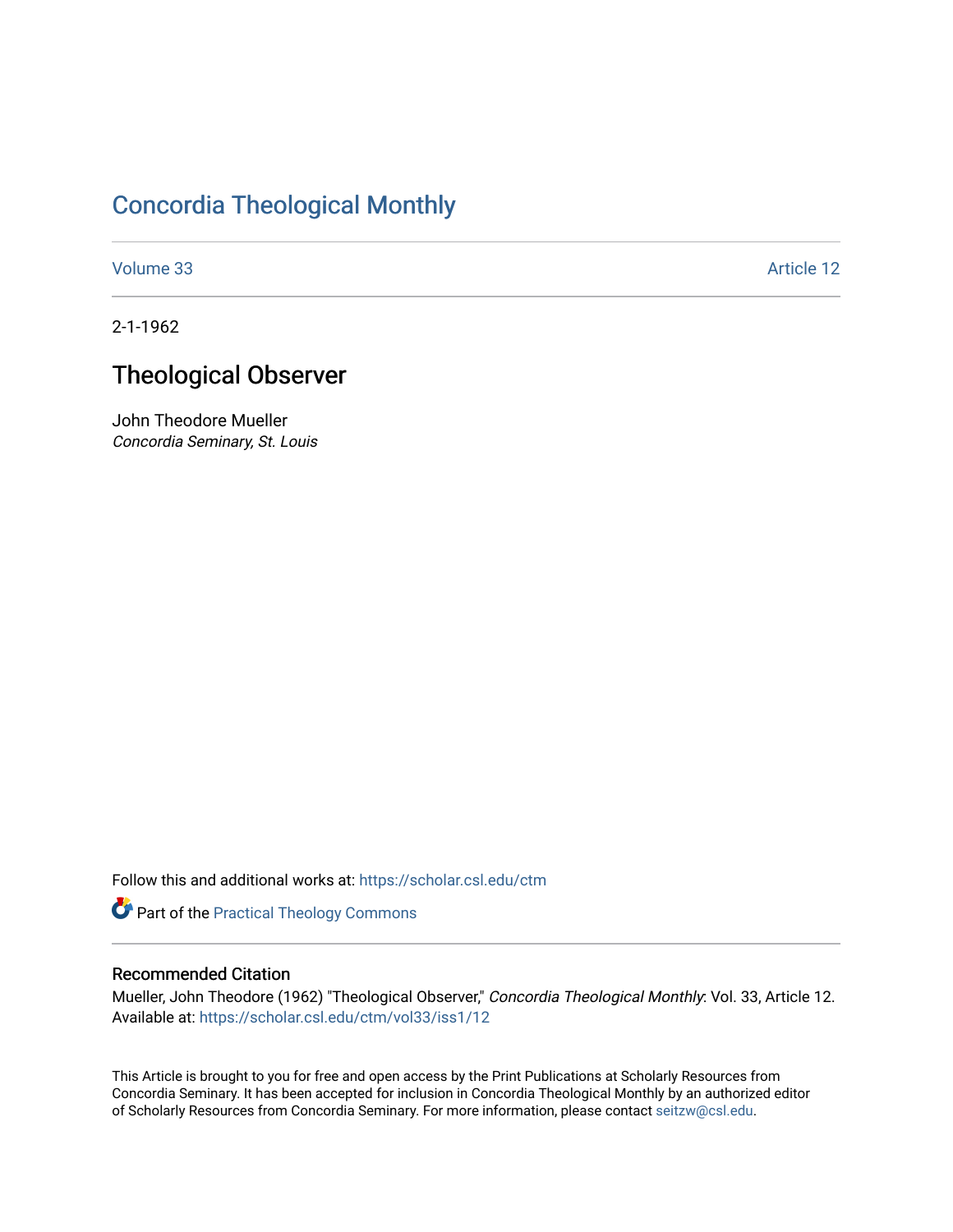### THEOLOGICAL OBSERVER

#### THE FIVE MINIMUM DOCTRINES OF NEO-ORTHODOXY

In *Religion in Life* (Autumn 1961) Deane W. Ferm of Mount Holvoke College, in a symposium on "Existentialism Reconsidered," offers what he regards as the five minimum doctrines of neo-orthodoxy. Just as Unitarianism (Modernism) had five minimum doctrines: the fatherhood of God, the brotherhood of man, the leadership of Jesus, salvation by character, the progress of mankind onward and upward forever, and as Fundamentalism is characterized by five doctrines: the inerrancy and infallibility of the Bible, the virgin birth and complete deity of Christ Jesus, the resurrection of the same body that was three days buried, the substitutionary atonement of Jesus for the sins of the world, the second coming of Jesus in bodily form, so neo-orthodoxy may be said to have five minimum doctrines: the unity and authority of the Bible, the uniqueness of the Christian revelation, the deity of Christ, the sinfulness of **man,** the transcendence of God. But **William** E. Hordern of the Garrett Biblical Institute, in a critique of the article, asks the question whether it is not a "'post-neo-orthodoxy,"' which is here described. He says: "When we consider that such men as the two Niebuhrs, Tillich, Brunner, and Aulén also have been called neoorthodox, it becomes evident that the term ought either to be defined more precisely or dropped." He suggests as a substitute for the term "the new reformation theology," believing that today we have entered into **a**  "post-neo-orthodox" era. Among his criticisms we note that "it is misleading to refer to the doctrine of Christ without mention of the Trinity," and be asks: "And when has neo-orthodoxy forgotten the Holy Spirit?" He agrees with Ferm that "we must constantly seek fresh answers to age-old

problems," but adds the caution *"that* we must *not* ler this become a parochialism of the twentieth century which assumes that an **answer is** wrong if it happens to be old."'

#### **JOHN THEODORE MUELLER**

#### THE SACRED SCRIPTURES IN ROMAN CATHOLIC AUSTRIA

Pius Parsch († 1954), an Austin Canon of Klosterneuburg-bei-Wien and the energetic and profoundly evangelical founder of the liturgical movement in Austrian Roman Catholicism, began his "Apostolate of the Bible" in 1951. When the Apostolate celebrated its tenth anniversary last year, it reported that 370,000 copies of the New Testament and 20,000 copies of the Old Testament had been sold and that a single poster appeal to Viennese Roman Catholics in the fall of 1960 to acquire Bibles had resulted in the almost overnight sale of 7,000 copies of the New Testament. The Apostolate likewise sold 60,000 copies of Parsch's popularly written tract *Wie lerne ich Bibel lesen? (How Can I Learn to Read the Bible?)* and 8,000 of an instruction manual designed primarily for parish priests, *Wie balte ich* Bibelstunde? (How Do I Go About Con*ducting Bible Class?*) In early 1958 out of 122 Viennese parishes 54 were conducting regular Bible classes, mostly at biweekly intervals, with the average attendance ranging between 30 and *50.* Although the last three years have seen a general decline in **attendance,** it is becoming increasingly common for Catholic Action groups to begin their activities with the reading of a section of the Sacred Scriptures followed by an explanation of the portion read. A number of conferences on Bible study have been held, and Parsch's periodical *Bibel und Liturgie* continues to provide practical instruction and stimulation. Norbert Höslinger, also a